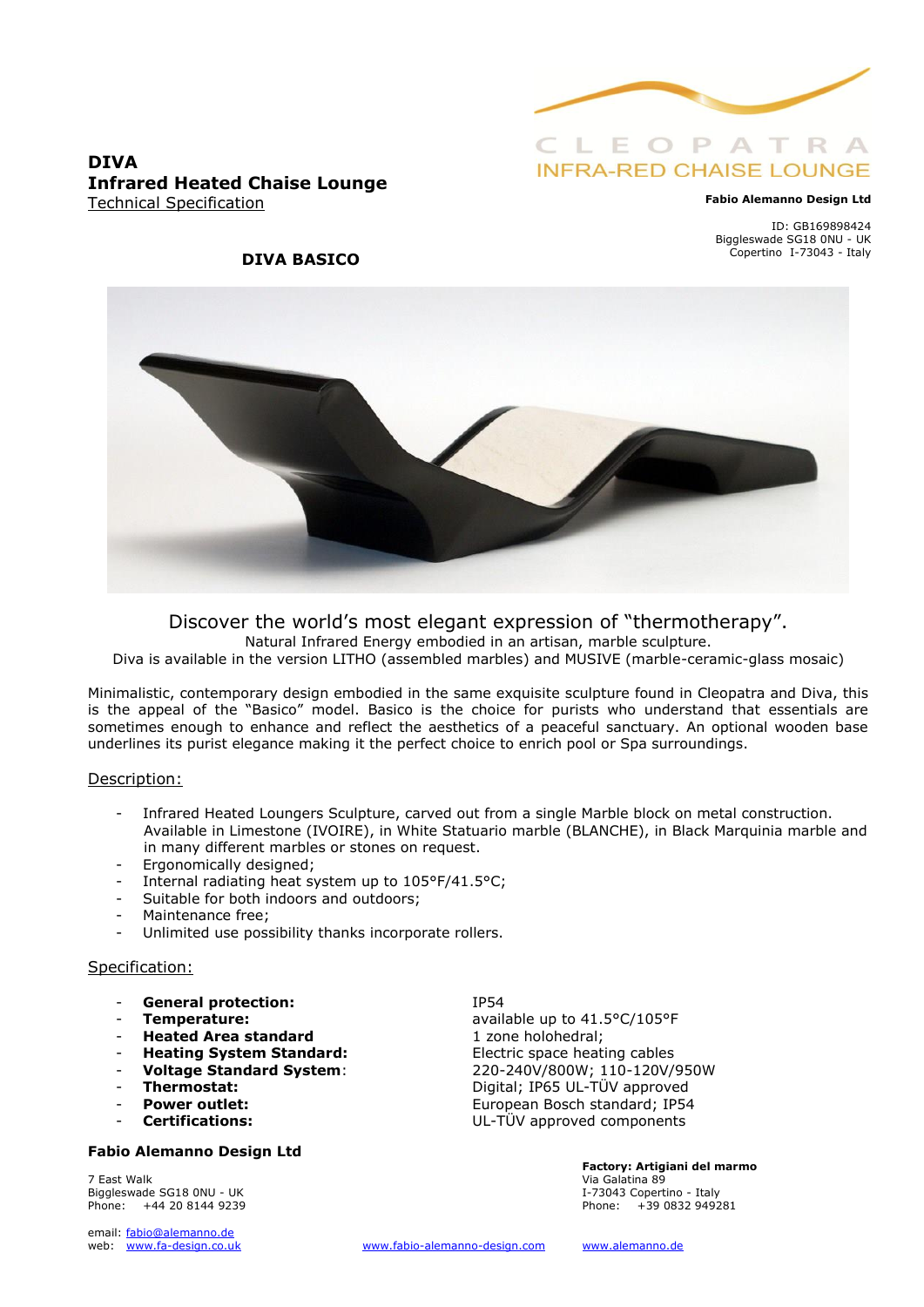

### **DIVA Infrared Heated Chaise Lounge**

### **DIVA BASICO**

### Technical Drawings



| <b>Construction Base:</b> |
|---------------------------|
|                           |

|  | <b>Construction Base covering:</b> |  |  |
|--|------------------------------------|--|--|
|--|------------------------------------|--|--|

- 
- **Construction Base covering:** Fibreglass
- **Covering finish:** Metallic lacquer
- **Weight:** 95kg
- **Dimension:** length: 194cm; width 68cm; height: 54cm
- **Seat High:** 12cm
- **Package dim:** length: 210cm: width 80cm; height: 80cm
- **Package weight:** 180kg: total weight 275kg

**Fabio Alemanno Design Ltd**

Rust-free metal

**Factory: Artigiani del marmo**  7 East Walk Via Galatina 89 Biggleswade SG18 0NU - UK I-73043 Copertino - Italy

Phone: +44 20 8144 9239 email: fabio@alemanno.de<br>web: www.fa-design.co.uk

[www.fabio-alemanno-design.com](http://www.fabio-alemanno-design.com/) [www.alemanno.de](http://www.alemanno.de/)